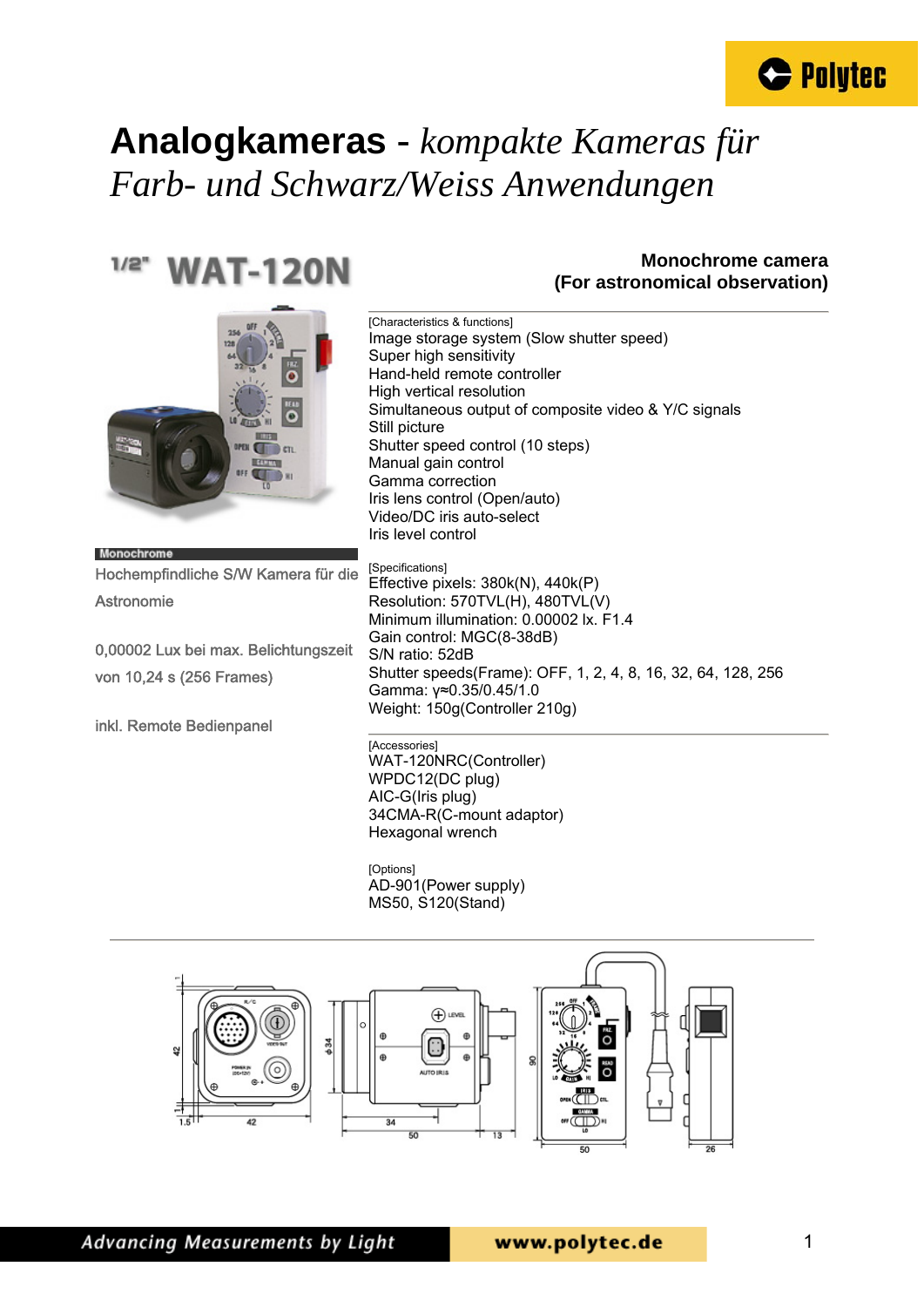



#### **Monochrome camera**



Monochrome

| Ultra-hochempfindliche S/W-Kamera  |
|------------------------------------|
| für den Einsatz unter extremen     |
| Lichtverhältnissen bis 0,0001 Lux. |

[Characteristics & functions] Super High sensitivity(Near IR spectrum) Multi functions Compact & lightweight Electronic iris AGC/MGC Gamma correction Back light compensation Video/DC iris auto-select

[Specifications] Effective pixels: 380k(E), 440k(C) Resolution: 570TVL Minimum illumination: 0.0001 lx. F1.4(2), 0.0002 lx. F1.4(3) Gain control: AGC(HI:5-60dB, LO:5-32dB) / MGC(5-60dB) S/N ratio: 50dB Shutter speeds: EI1(OFF-1/100,000), EI2(FL-1/100,000), 1/250, 1/500, 1/1,000, 1/2,000, 1/5,000, 1/10,000, 1/100,000 Gamma: γ=0.35/0.45/1.0 Back light compensation: OFF, Center, Under, Center+Under emphasis Weight: 98g

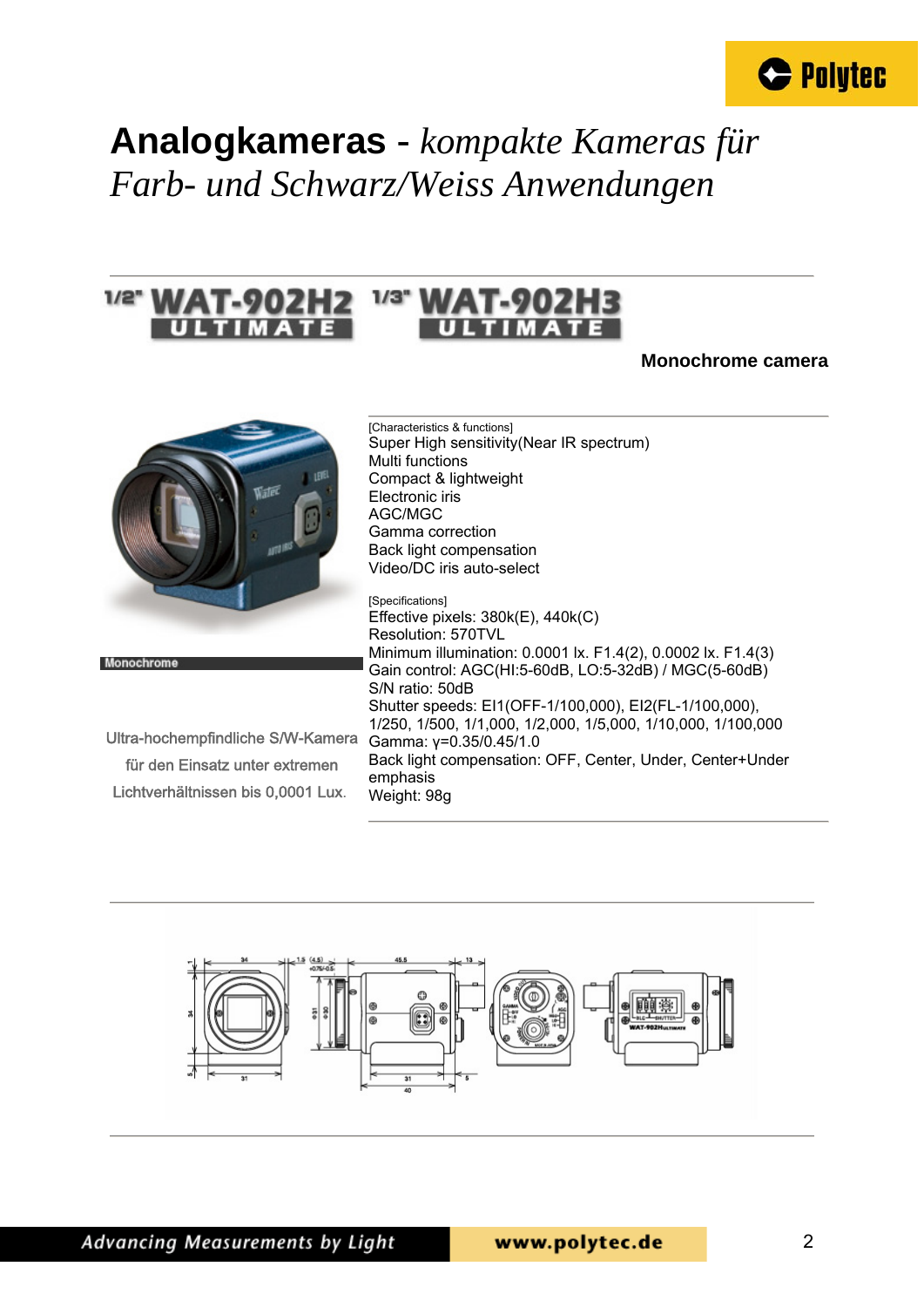

#### $^{1/2}$  WAT-902DM<sub>2S</sub>  $^{1/3}$  WAT-902DM<sub>3S</sub>

#### **Monochrome camera**



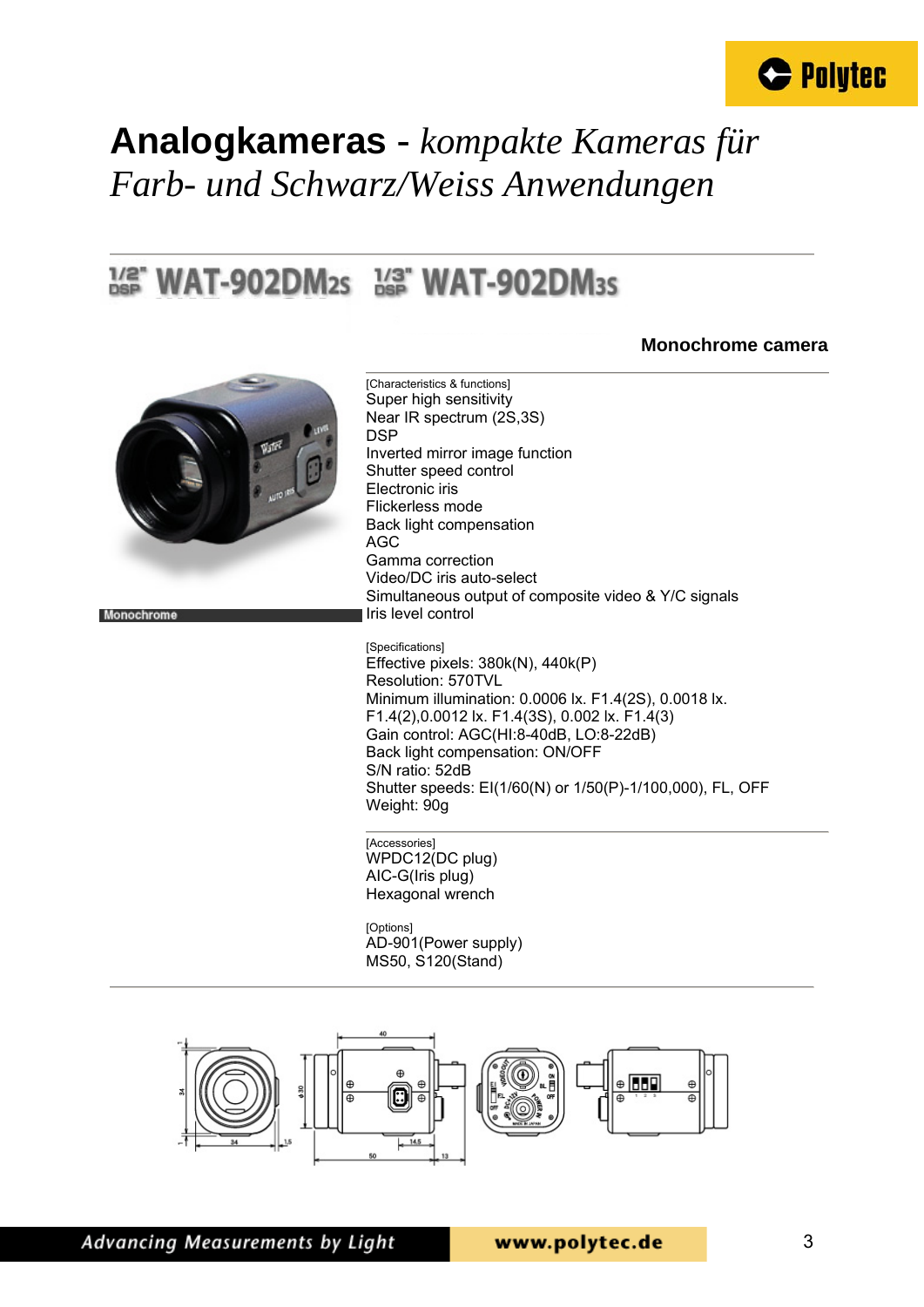



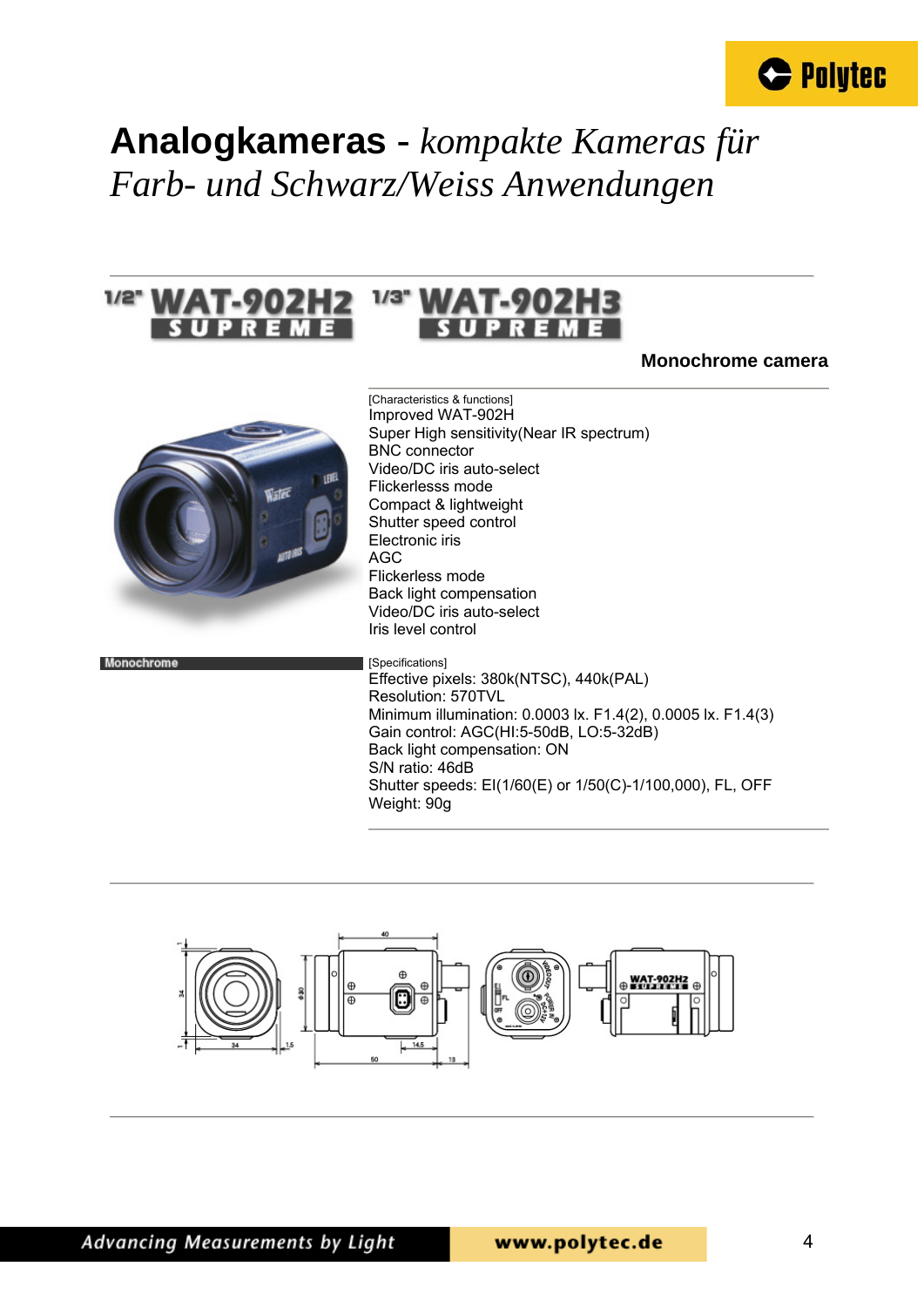

[Characteristics & functions]

#### $1/2^n$ **WAT-902B**

#### **Monochrome camera**



Monochrome

High sensitivity Shutter speed control Electronic iris Flickerless mode Back light compensation AGC Gamma correction [Specifications] Effective pixels: 380k(NTSC), 440k(PAL) Resolution: 570TVL Minimum illumination: 0.003 lx. F1.4 Back light compensation: ON/OFF Gain control: AGC ON(HI:5-32dB, LO:5-20dB), OFF S/N ratio: 50dB Shutter speeds: EI(1/60(N) or 1/50(P)-1/100,000), FL, OFF Gamma: γ≈0.45/1.0 Weight: 90g

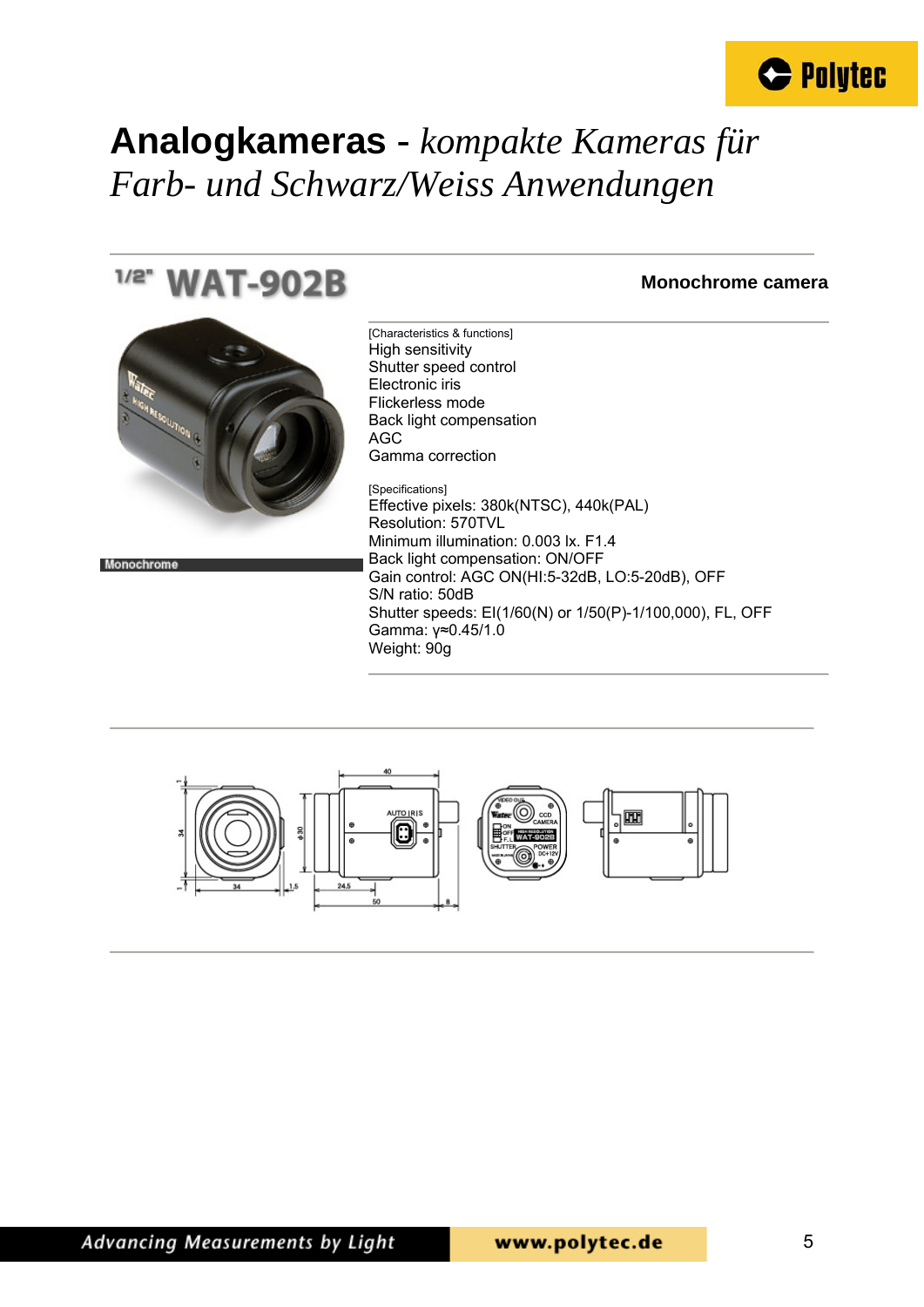



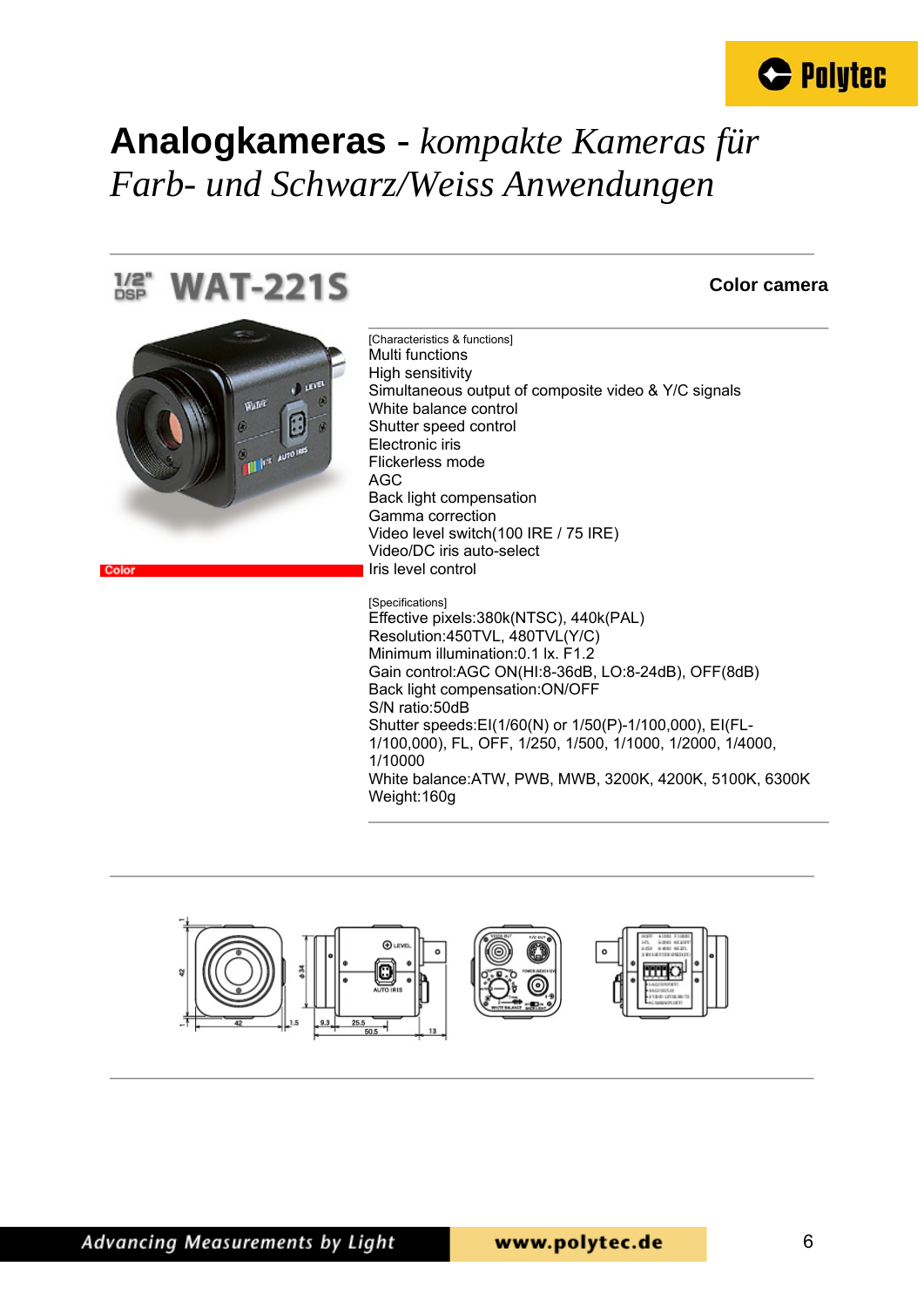